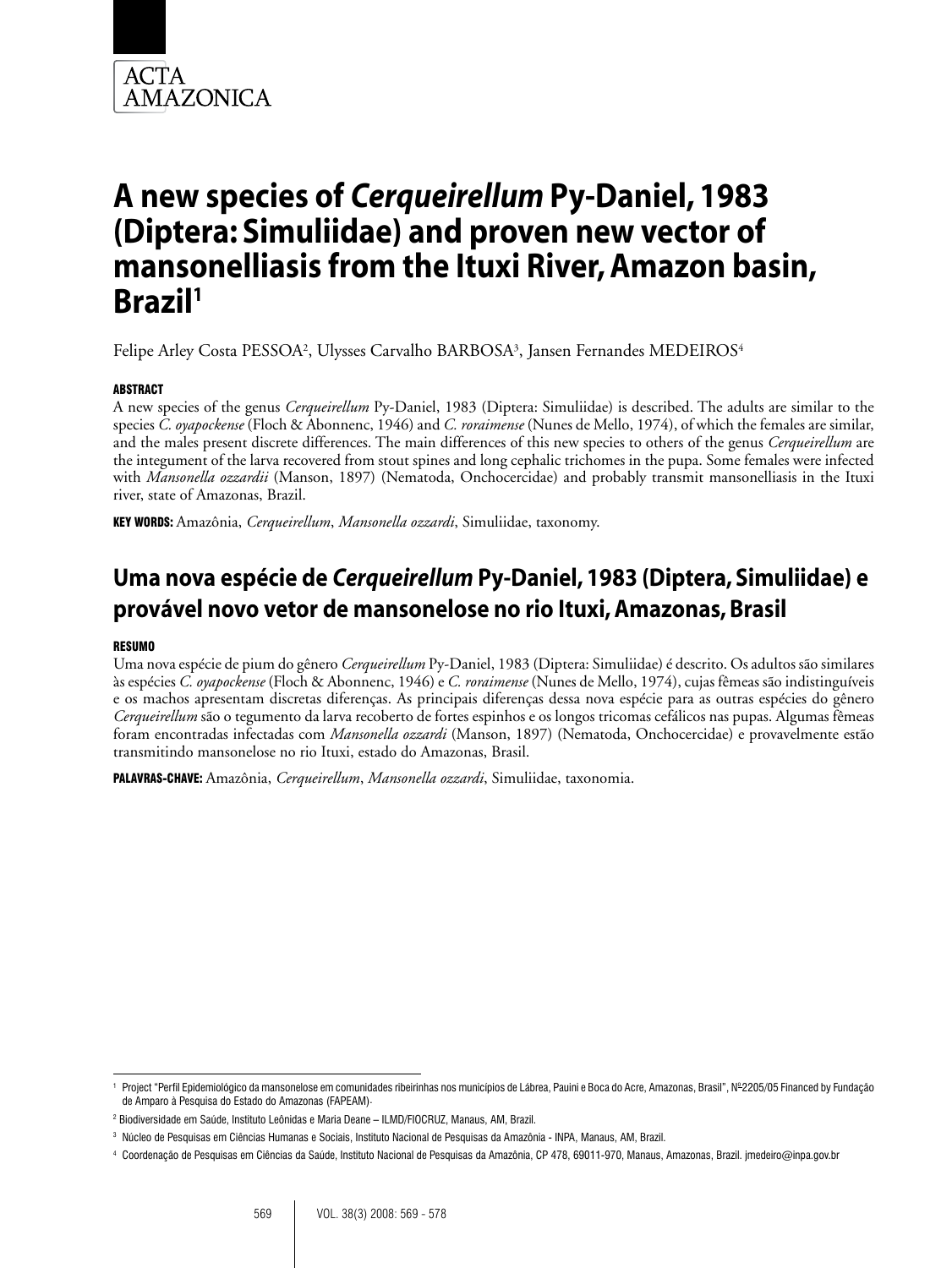

# **INTRODUCTION**

The genus *Cerqueirellum* Py-Daniel is widely distributed in South America, with a single species occurring in Central America (Coscarón & Coscarón-Árias, 2007). This genus has medical importance because several species are anthropophilic and vectors of at least two filariasis, mansonelliasis and onchocerciasis (Shelley *et al*., 2006). The adults are very similar in appearance, and sometimes, the females and pupae ornamentation are similar, and only small differences are found in the male scutum and combined characters in the larval forms. The females of the species *C. oyapockense*  (Floch & Abonnenc), *C. roraimense* (Nunes de Mello) and *C. ganalesense* (Vargas, Martinez Palacios & Díaz Nájera) are examples of the similarity of this group (Coscarón & Coscarón-Árias, 2000). The males of *C. oyapockense* and *C. roraimense* are differentiated by the presence of silver stripes of different length on the scutum; but for populations of *C. oyapockense* from Argentina and *C. ganalesense* from Mexico, which occur in the northern limits of the Neotropical region, this character is unreliable to differentiate them from *C. roraimense.* In recent excursions to the river Ituxi, an endemic area of mansonelliasis, we collected females similar to *C. oyapockense* biting the local human population. Pupae and larvae collected in these places showed several differences that indicated a new species of the *C. oyapockense* group. This new species is described here.

## **MATERIAL AND METHODOS**

*Study Area*: The Ituxi river is a tributary of the Purus river, in the state of Amazonas, Brazil **(**Figure 1a-c). The Ituxi is 640 km long, with four major tributaries, namely the Endimari, Curequetê, Ciriquiri and Arauã rivers.

*Collections*: Sampling was undertaken in two periods in 2007: a week during the rainy season in June, and a week during the dry season in August. Biting females of the new species were caught in several communities, from the high Ituxi river to its outlet (Figure 1c). The immature forms were collected directly from the substrates, tree trunks and roots of the streamside vegetation, and then preserved in commercial 96% alcohol. Some pupae were maintained alive in a glass vial with a piece of wet filter paper to obtain adults. The adults obtained were pinned. Permanent slides were mounted using synthetic Canada balsam, previously clarified in 10% KOH. Specimens used in this study are being deposited in the Collection of the Instituto Nacional de Pesquisas da Amazônia (INPA) and in the Biological Collection of the Instituto Leônidas & Maria Deane-ILMD/FIOCRUZ-AM. The figures of black flies were prepared using a composite image analysis system from the ILMD/FIOCRUZ. The images obtained in this work were stored on CD disks in the Simuliidae archives

in the Biological Collection of the ILMD/FIOCRUZ-AM and in the INPA.

The females that were caught biting were placed in test tubes containing 70% ethanol and identified to species. The black flies were stained with acid hematoxilin and dissected using a stereomicroscope. The head and thorax of each insect were separated on a slide, and examined under a light microscope. When filarial worms were found, we identified



**Figure 1 -** Maps showing – a: Map of Brazil, dark area indicates the Amazonas State; b: Map of Amazonas State, showing the Ituxi river, and the municipalities of Lábrea and Manaus; c: Increased area of Ituxi river with the areas of the collections of black flies (1: Ilha Verde, 2: Majuriã, 3: Cajajuriã, 4: São Luis, 5: Cabeçudo, 6: Floresta, 7: Volta do Bucho, 8: Bananal, 9: Pedreira do Amazonas, 10: Capiruã).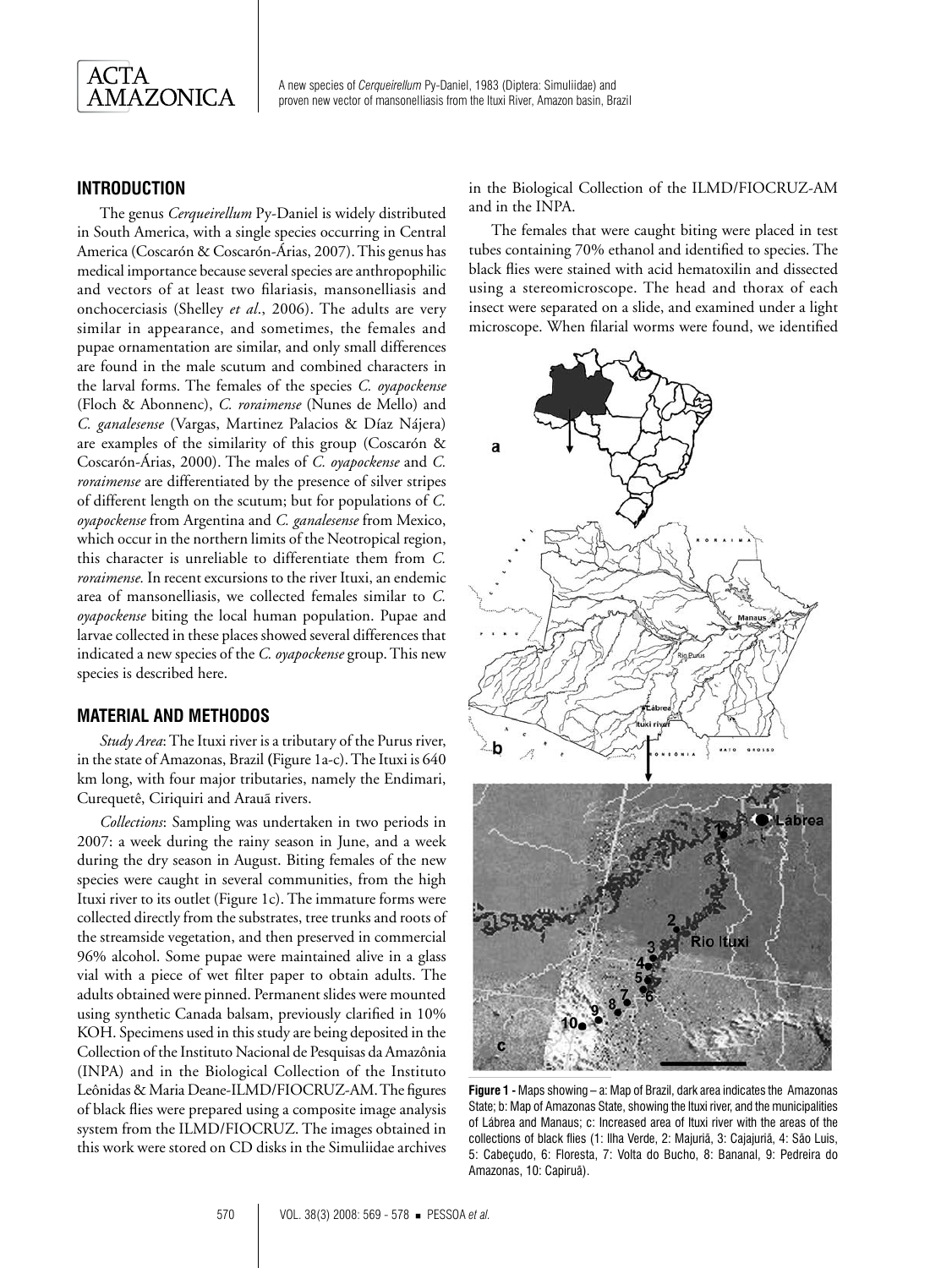

and classified them as to their developmental stage microfilaria (Mf), and larval stages  $L_1$ ,  $L_2$  or  $L_3$ . We calculated the Parasitic Infection Rate as the number of black flies parasited by *Mansonella ozzardi* (Manson) (Nematoda, Onchocercidae) of any stage divided by the total number of females dissected, multiplied by 100.

The gill formula presented was based on Py-Daniel & Coscarón (2001). Our material is in accordance with the descriptions of *C. oyapockense* of Py-Daniel (1983), Shelley *et al.* (1997, 2002, 2006), Coscarón & Coscarón-Árias (2000) for adults. Adults, pupae and larvae of *C. ganalesense*, *C. oyapockense* and *C. roraimense* were examined for comparisons with the new species.

# **DESCRIPTION**

## *Cerqueirellum pydanieli* **Pessoa, Medeiros and Barbosa, new species**

#### (Figures 2-5)

*Female* - wing length 1.6-2.1 mm (n = 6, x = 1.7 mm). General coloration blackish, with silver pruinosity. Frons silver iridescent, with subparallel sides slowly convergent ventrally, clypeus silver pruinose (Figures 2a-d); frons wider than high, indices: 0.66 (N=2) (Figure 2e); flagellum dark.

Fronto-ocular area present, well developed, without infraocular suture, frontocular triangle absent (Figure 2f), antennae with 0.45-0.47 mm, flagellum dark. Cibarium with well developed and highly sclerotised cornuae, with three or four rows of well sclerotised acuminate teeth medially, with pronounced central area depression without teeth (Figure 2g). Sensorial organ of maxillary palps with an irregular shape (Figure 2h), occupying one-half to nearly one-third length of basal article, palpomere V twice as long as palpomere IV, palpomere IV a little longer than the III (ratio III: IV: V 1:1.2: 2.36), maxillary lacinia with 12-14 external, one central and 7-9 (may reach one rudimentary tooth) internal retrorse teeth (Figure 2h). Mandible with 4-6 external serrations and 24-28 internal teeth (Figure 2i).

Thorax: wing length 1.5 mm, width 0.7mm; Sc and R, wing veins with setae,  $R_{1}$  without setae or spines in the basal half of the vein (Figure 2j).

Scutum with three black vittae bordered by silver pruinosity, the submedian silver stripes showing an elongated comma-shaped mark with an antero-lateral illumination (Figures 2b-c), with front superior illumination black median vittae narrower and more elongated posteriorly, submedian black vittae elongated anteriorly and comma-shaped marks shorter (Figure 2b); with posterior illumination black vittae slightly shorter and silver area increased with submedian bands reaching anterior scutal margin and lacking anterior commashaped marks (2a,d). Scutum pilosity golden, metanotum and scutellum black. Abdomen dark brown to black with 1+1 silver spot on tergite II; tergites III-V velvet black with narrow latero-posterior area silver pruinose, T VI-VIII shiny and waxy. Forelegs brown, except external face of tibiae white, tarsi dark brown. Midlegs dark brown, except for basal articulation of tibiae and tarsi, cream; hind legs dark brown except for basal third of tibiae, basal two thirds of basitarsi and basal half of second tarsal segments cream. Calcipala and pedisulcus present, calcipala higher than wide, indices: 0.51 (Figure 2k). All femora and tibiae with scales. Katepimerum and coxa with a group of sensillae (Figure 2l). Claws without sub-basal teeth (Figure 2m); cerci rounded, paraproct subrectangular, cercus higher than paraproct, (Figure 2n), and gonapophysis with abundant microtrichiae, except the inner borders, slowly divergent below (Figure 2o), 10-14 setae per side of the sternite VIII. Genital fork stout and sclerotized, stem longer than the lateral arms, lateral arms forming a sub-triangular space (Figure 2p). Spermatheca subspherical, with cuticular internal microspines.

*Male* - General coloration and wings similar to female. Sensorial organ of maxillary palps small, subcircular (Figure 3d), occupying less than one-half to nearly one-third length of basal article, proportion ration of the palpomeres and the size of the antennae similar to the female. Scutum with 1+1 black, submedian, silvery cunae extending for more than 3/4 of scutum length, but not joining with silvery posterior area (Figure 3a-c); length of cunae change with the light position. Calcipala and pedisulcus present (Figure 3e). Genitalia in accordance with the morphology of this genus. Basistyle subquadrate about as long as high, dististyle subtriangular with strong club-shaped spine (Figure 3f); ventral plate with short basal arms and rounded border, coarse hairs covering most of ventral plate (Figure 3g); endoparamare with several large spines interspersed with smaller spines (Figure 3h).

*Pupa* - General coloration light brown, gill pale. Dorsal cocoon length 1.98-2.1 mm (mean = 2.04 mm; n=5), ventral cocoon length 2.68-3.0 mm (mean = 2.84 mm; n= 5), gill length 1.38-1.68 mm (mean = 1.53 mm; n= 5). Cocoon light brown, slipper-shaped without anterior projection and covering gill base; cocoon made of soft and thick tissue with closely woven threads obscuring the pupa (Figure 4a).

Frontoclypeus with moderately abundant rounded platelets; 1+1 long, hairlike, simple or bifid on the tip of the (Figures 4b - c) facial trichomes and 2+2 bifid frontal trichomes as long as facial trichomes (Figure 4b), external surface of antennal sheaths not covered with tubercles.

Gill with six filaments directed forwardly directed, main trunk small, giving rise to three branches, basal branch longer than the median branch that is a little longer than the dorsal branch. All the secondary branches divided in two terminal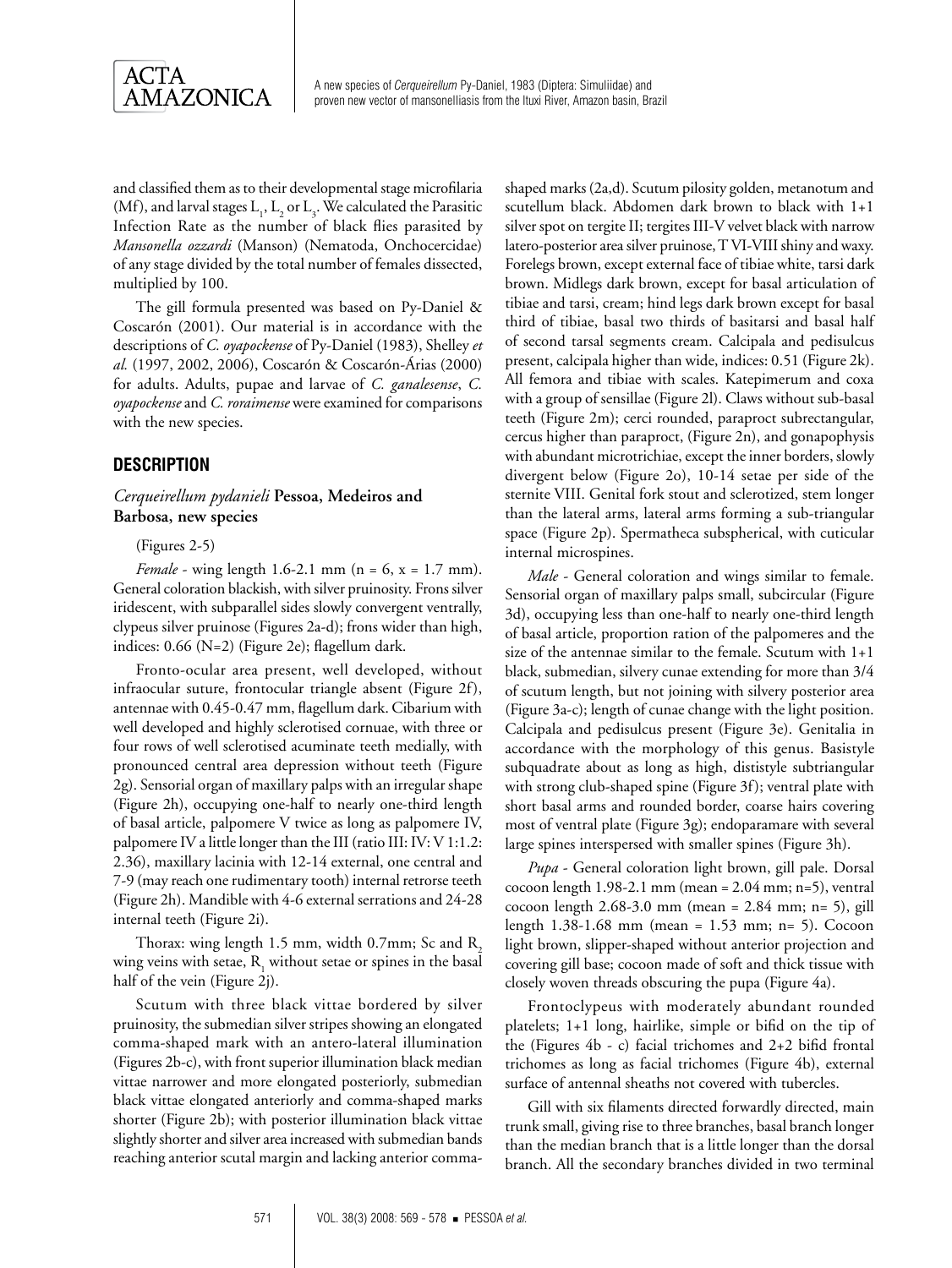ACTA<br>AMAZONICA

A new species of *Cerqueirellum* Py-Daniel, 1983 (Diptera: Simuliidae) and proven new vector of mansonelliasis from the Ituxi River, Amazon basin, Brazil



**Figure 2 -** Plate of female structures of *Cerqueirellum pydanieli* n. sp. a-d: Coloration of head and thorax. e: Head with dissected mouth parts; f: Fronto-ocular area; g: cibarium; h: sensorial organ of maxillary palps and maxillary lacinia; i: mandible; j: wing; K: calcipala and pedisulcus; l: katepimerum and coxa with a group of sensillae; m: claws; n: cercus; o: gonapophysis; p: genital fork.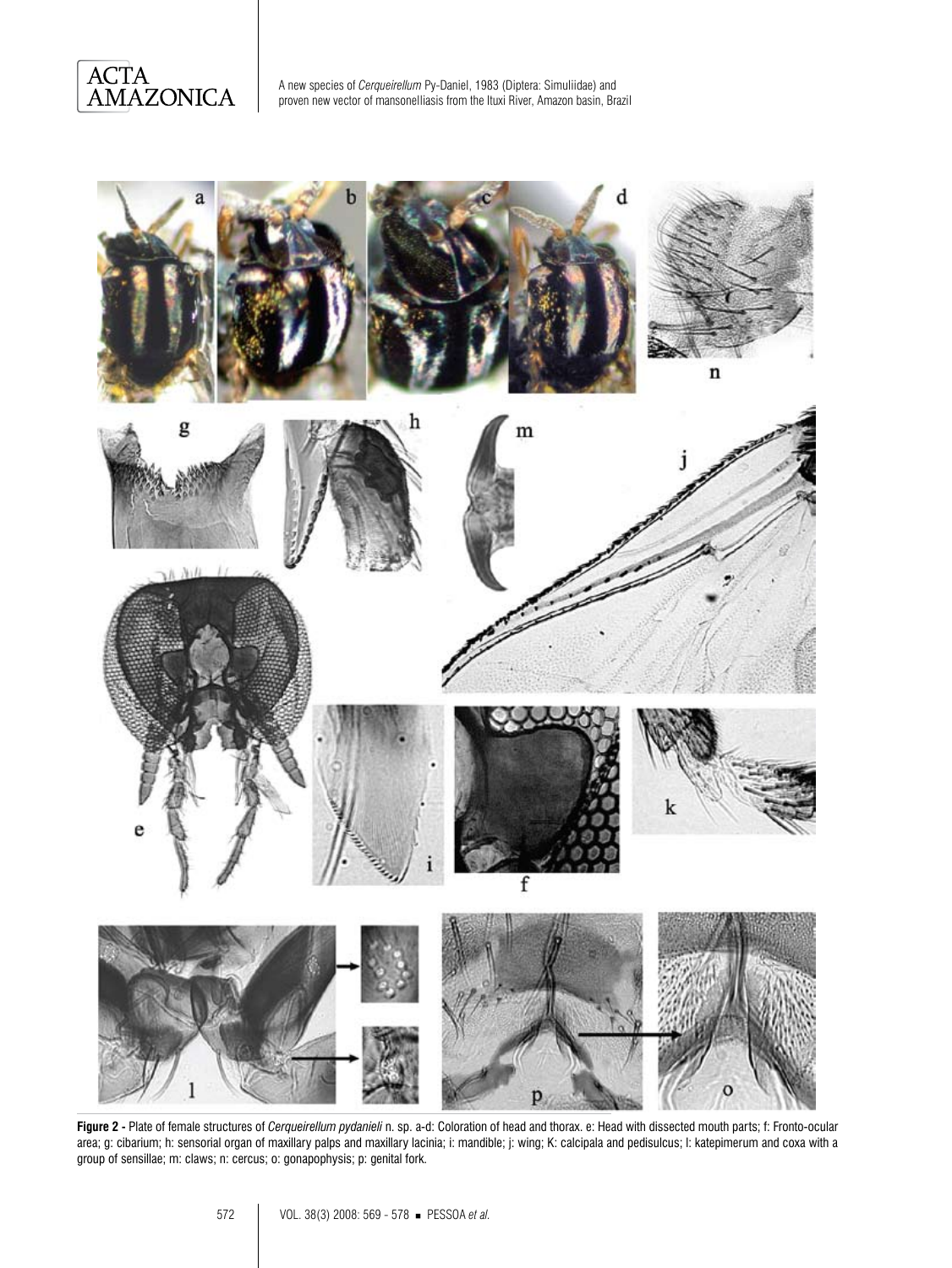ACTA<br>AMAZONICA



**Figure 3** - Plate of male structures of *Cerqueirellum pydanieli* n. sp. a-c: General coloration of scutum; d: maxillary palp, increased segment showing the sensorial organ; e: calcipala and pedisulcus; f: basistyle and dististyle, arrow pointing to increased club-shaped spine; g: ventral plate; h: endoparamere.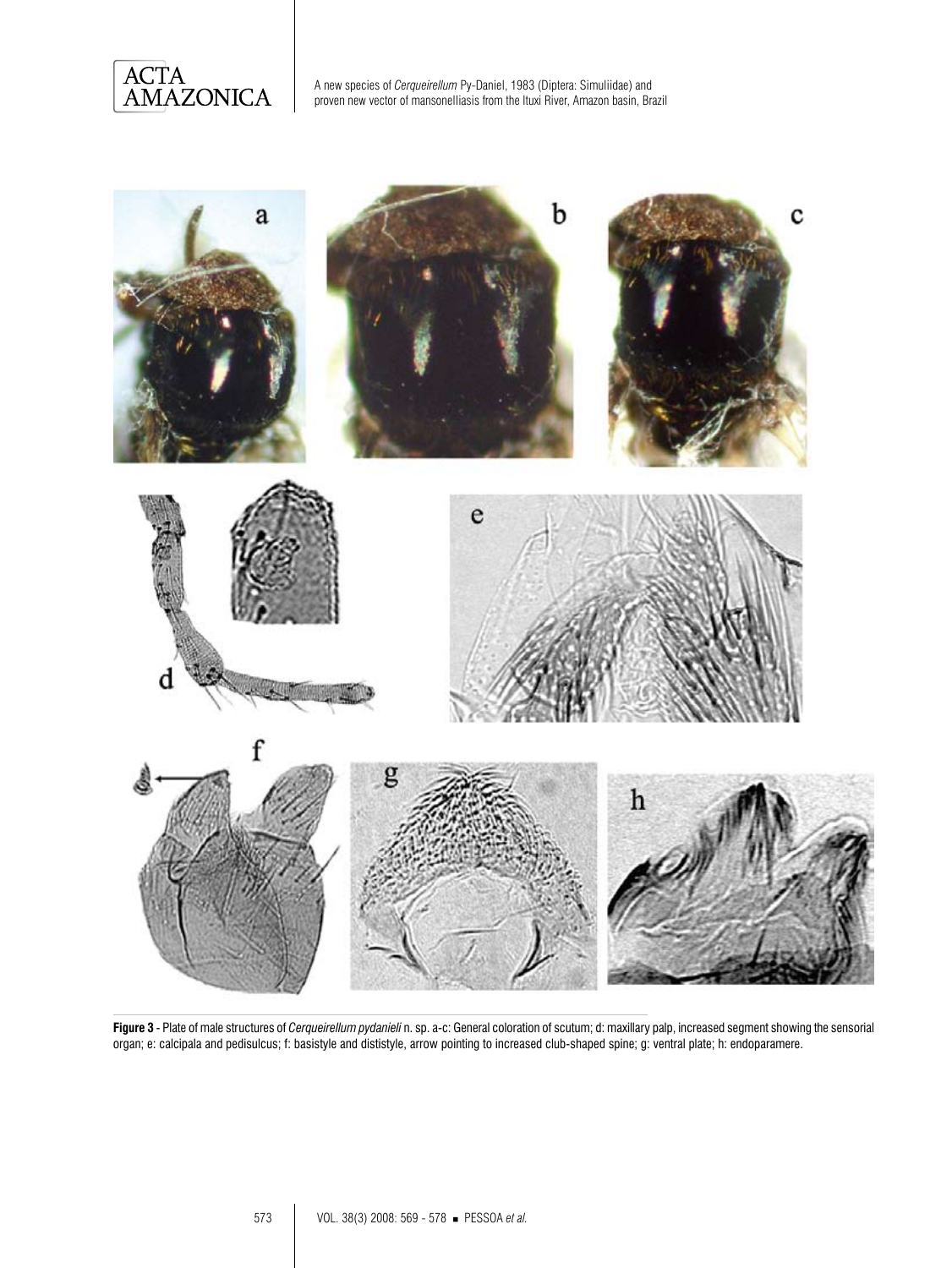

branches, equal or sub equal in length, gill formula  $1[1(1+1)]$  $+ 1(1+1) + 1(1+1)$ ; apex of all filaments digitiform (Figure 4d).

Thorax with 5+5 hair-like anterodorsal trichomes usually bifid but sometimes trifid, with coiled tip; 1+1 supra-lateral, 3+3 lateral simple hair-like trichomes. Platelets of the thorax moderately abundant, rounded, smaller than the point of insertion of thoracic trichomes (Figure 4e - f).

Abdominal tergite I with 1+1 hairlike setae sublaterally; tergite II with 5+5 spiniform setae; spine combs absent on tergites II and III*.* Tergites III and IV with 4+4 anteriorly directed hooks on posterior margin, 1+1 spiniform setae between the 1+1 outermost hooks, and 2+2 spiniform setae sublaterally; tergite V with 3+3 submedian hair-like setae, tergites VI-VIII with 2+2 submedian hairlike simple or bifid setae (Figure 4g) and with 1+1 comb-like groups of small posteriorly directed spines on the anterior margin. Pleural membrane usually with 2-3 small simple setae per segment. Tergite IX with 1+1 small curved terminal spur. Abdominal sternite III with 2+2 lateral simple setae on anterior margin, and spines combs in the median region of anterior margin. Sternites IV-VIII with 1+1 groups of spine combs in the median region of the anterior margin (Figure 4g). Sternites IV and V with 1+1 submedian simple to trifid small hooks (Figure 4h) and 2+2 simple sub-median setae on anterior margin amongst groups of spine combs and 2+2 sub-median setae lateral to outermost hooks; sternites VI-VII with 2+2 simple to bifid sub-median hooks and 1+1 simple setae between them. Sternites V to VII with longitudinal discrete median striations.

*Larva (last instar)* - length: 3.52-3.77 mm (mean = 3.64 mm;  $n = 5$ ); head capsule lateral length  $0.48 - 0.52$  mm (mean = 0.5 mm; n = 5). General coloration (in alcohol) white with dorsal greenish stripes through the body without fixed pattern (Figure 5a). Cephalic apotome yellow brownish without defined pattern spots, and with large multibranched setae (Figure 5b). Subesophageal ganglion pigmented.

Antennae longer than stem of cephalic fans (Figure 5c), distal, medial and proximal articles of subequal size, ratio (first article to third) 1: 1.14-1.17: 1.15-1.18 (n=5). Hypostomium with central tooth with same size as the  $1+1$  corner teeth,  $3+3$ intermediate teeth at same level, 2+2 lateral teeth, 2-4 lateral serrations, 3-4 hypostomal setae per side, and 2-3 setae in the distal margin of hypostomal plate (Figure 5d). Postgenal cleft longer than wide, submitral, hypostomial bridge narrow. Proportion hypostoma/ hypostomal bridge/ postgenal cleft= 1: 0.25-0.35: 1.75-2 (n = 5) (Figure 5e - f).

Cephalic fan with 28-34 primary rays, row of microtrichiae of the primary ray following the standard pattern (Palmer & Craig, 2000) (Figure 5g), as found in all species of the genus *Cerqueirellum* (Pessoa, 2004). Mandible with one apical, two external, three subapical teeth, 6-9 internal teeth apparently in a single row, the first internal tooth subequal to the first subapical tooth. Lateral mandibular process absent, one marginal tooth, fringe of supramarginal setae present (Figure 5h). Labral sclerite subtrapezoidal, covered with long setae and with 3+3 apical teeth.

Proleg of thorax with lateral sclerites subrectangular, with an apical fringe of bristles, divided in 4 groups of combs with 3-5 bristles in each comb (Figure 5i). Gill histoblast in situ as in Figure 5j.

Abdomen with several simple to multibranched setae, sclerotized spines with a pointed or brushed tip, mainly distally on anterodorsum (Figure 5k-m); anal sclerite X-shaped, anterodorsal arms shorter in length than posteroventral arms, anal ring with 49-51 rows with 6-12 hooks on each; 1+1 ventral tubercles subtriangular present (Figure 5n).

*Etymology* - The species name *pydanieli* is in honor of Dr. Victor Py-Daniel, one of the most renowned South American black fly taxonomist and epidemiologist of Amazonian filariasis.

*Taxonomic information* - This new species is a member of the genus *Cerqueirellum* as defined by Py-Daniel (1983). The characters that justify its inclusion in this genus are: adult wings with setae on the basal region of R vein; basal portion of female cibarium with prominent teeth and central depression; and larva with the mandibles possessing supramandibular setae. The female and male of *C. pydanieli* n. sp. are very similar to *C. ganalesense, C. oyapockense* and *C. roraimense*. Coscarón & Coscarón-Arias (2000) described the larva of *C. oyapockense* found in Argentina with the body integument having abundant palmate trichomes, but without stout spines, as found in *C. pydanieli* n. sp. Besides, *C. oyapockense* has two to three latero-mandibular processes while in the new species these process are absent. Stout spines in the dorsum of larvae can also be found in species of the genera *Shelleyellum*  Py-Daniel & Pessoa and *Psaroniocompsa* Enderlein but the larvae has no supramarginal setae in the mandible. The larva of *C. roraimense* has one latero-mandibular process and *C. ganalesense* has two. The pupae is easily separated by the facial trichomes, long, similar in length to the genera *Psaroniocompsa* and *Coscaroniellum* Py-Daniel, different from all other species of *Cerqueirellum*, of which the facial trichomes are short. Shelley *et al*. (2006) studied populations of simuliids from the Ituxi river and described the long facial trichomes probably of *C. pydanielii* n. sp*.*, but apparently did not find or study the larvae, and identified this species as *C. oyapockense* and separated them, together with populations of the rivers Jacy Parana, tributary of the Madeira, and Madeira rivers, southern Amazonia and Ajarani and Toototobi, northern Amazonia. Also, the length of the gill of *C. pydanieli n. sp.* is closer to *C. roraimense* than *C. oyapockense* and where it is much shorter.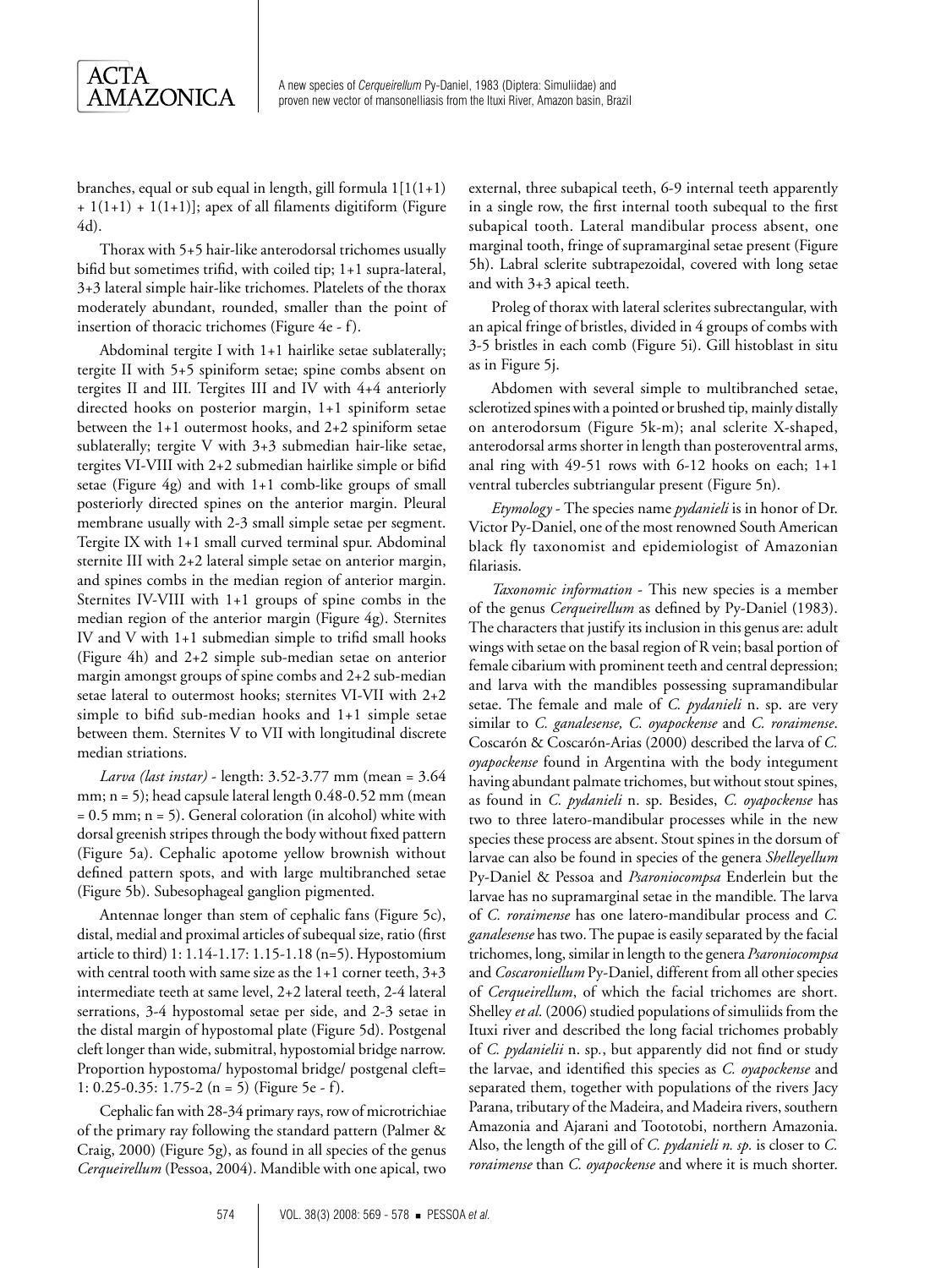



**Figure 4** - Plate of pupal structures of *Cerqueirellum pydanieli* n. sp. a: general appearance of the pupa; b: part of he frontoclypeus showing the trichomes; c: facial tricome, bifid; d: gill, arrow pointing to increased tip of the gill; e: and f: part of the thorax anterodorsal trichomes bifid and trifid, g: bifid setae of the tergite V and combs of microspines; h: hooks of the sternites IV and V.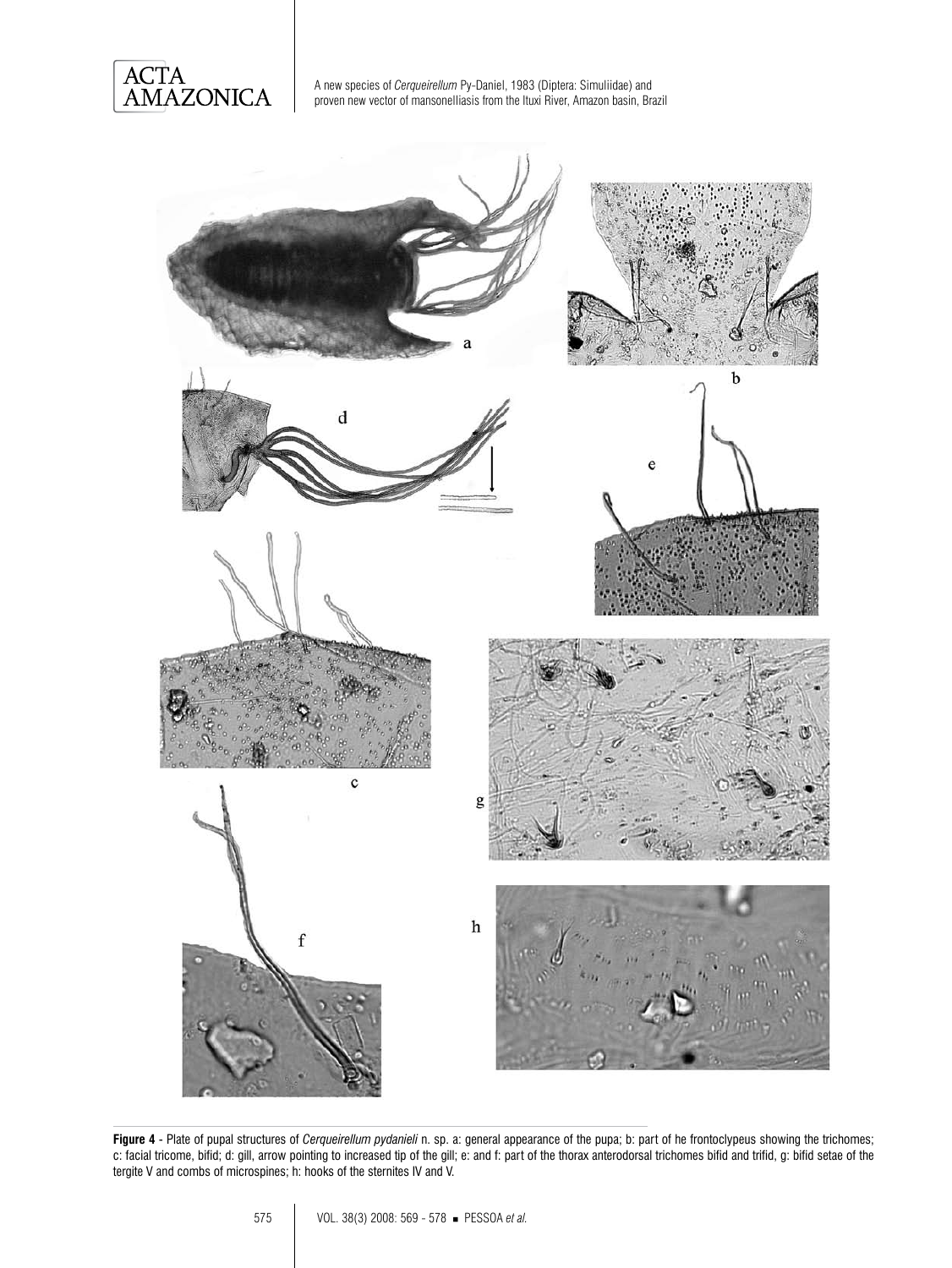

The basin of the Ituxi and Madeira rivers have large drainage channels, sculpted during the Pleistocene inundation lowland, after being separated by a neotectonic event (Souza Filho *et al*., 1999). Probably, as a recent event, the populations of both basins must be the same.

*Remarks* - The immatures were collected in tree roots and trunks fallen in the river. There are others species, *C. amazonicum* (Goeldi), biting humans along the Ituxi river, but this species was collected near the outlet of the river, a few kilometers from the Purus river. In the middle and high Ituxi, all immatures collected belong to the new species*.* The female scutal pattern also helped to identify females of *C. pydanieli*  n. sp. from *C. amazonicum.* We captured 729 females of *C. pydanieli* and nine were parasitized with *M. ozzardii* larvae, with a 1.23% rate of parasitic infection. Seven flies contained  $L_1$  (36) and two  $L_1$ - $L_2$  (15) (Figure 6). All larval stages found were in the thorax of the simuliids. Our team found high rates of human mansonellialis (Medeiros *et al*., 2008), and probably *C. pydanieli* is involved with the transmission of *M. ozzardi* in the studied area.

## **EXAMINED MATERIAL**

#### *Cerqueirellum pydanieli n.sp.*

Holotype, mounted on slide – Labelled as: INPA nº 6297 pharate female and its respective pupal exuvia, Ituxi river, near the locality Majuriã, Lábrea municipality, Amazonas state, 20.08.2007, Collectors - Medeiros JF & Barbosa UC. Paratypes: series of paratypes lalelled as: INPA nº 6297-1-1 pinned female (reared), Ituxi river, near the locality Majuriã, Lábrea municipality, Amazonas state, 20.08.2007, Collectors - Medeiros JF & Barbosa UC, respective pupal exuviae in alcohol; INPA  $n^{\circ}$  6297-2- 2 pinned female (reared), Ituxi river, near the locality Majuriã, Lábrea municipality, Amazonas state, 20.08.2007, Collectors - Medeiros JF & Barbosa UC; respective pupal exuviae in alcohol; INPA nº 6297-2- 3 - pinned male (reared), Ituxi river, near the locality Majuriã, Lábrea municipality, Amazonas state, 20.08.2007, Collectors - Medeiros JF & Barbosa UC; respective pupal exuviae in alcohol; INPA n<sup>o</sup> 6297-4 - pinned male (reared), Ituxi river, near the locality Majuriã, Lábrea municipality, Amazonas state, 20.08.2007, Collectors - Medeiros JF & Barbosa UC; respective pupal exuviae in alcohol; INPA  $n^{\circ}$  6297-5 - mounted on slide pharate female and its respective pupa, Ituxi river, near the locality Ilha Verde, Lábrea municipality, Amazonas state, 20.08.2007, Collectors - Medeiros JF & Barbosa UC; slide mounted - Biological Collection of the Instituto Leônidas & Maria Deane-ILMD/FIOCRUZ-AM (nº 0002-1) - slide mounted - pharate female and its respective pupa, Ituxi river, near the locality Ilha Verde, Lábrea municipality,

Amazonas state, 20.08.2007, Collectors - Medeiros JF & Barbosa UC; slide mounted - INPA  $n^{\circ}$  6297-6 pharate male and its respective pupa, Ituxi river, near the locality Ilha Verde, Lábrea municipality, Amazonas state, 20.08.2007, Collectors - Medeiros JF & Barbosa UC; ILMD/FIOCRUZ-AM  $(n^{\circ} 0002-2)$  - slide mounted pharate male and its respective pupa, Ituxi river, near the locality Ilha Verde, Lábrea municipality, Amazonas state, 20.08.2007, Collectors - Medeiros JF & Barbosa UC; slide mounted - INPA nº 6297-7 – mature larva, Ituxi river, near the locality Majuriã, Lábrea municipality, Amazonas state, 20.08.2007, Collectors - Medeiros JF & Barbosa UC; slide mounted - INPA  $n^{\circ}$  6297-8 – mature larva, Ituxi river, near the locality Majuriã, Lábrea municipality, Amazonas state, 20.08.2007, Collectors - Medeiros JF & Barbosa UC; slide mounted - Biological Collection of the Instituto Leônidas & Maria Deane ILMD/FIOCRUZ-AM  $(n^{\circ} 0002-3)$  – mature larva, Ituxi river, near the locality Majuriã, Lábrea municipality, Amazonas state, 20.08.2007, Collectors - Medeiros JF & Barbosa UC; slide mounted - Biological Collection of the Instituto Leônidas & Maria Deane ILMD/FIOCRUZ-AM (nº 0002-4) – mature larva, Ituxi river, near the locality Majuriã, Lábrea municipality, Amazonas state, 20.08.2007, Collectors - Medeiros JF & Barbosa UC; slide mounted - INPA  $n^{\circ}$  6297-9 – pupa, Ituxi river, near the locality Majuriã, Lábrea municipality, Amazonas state, 20.08.2007, Collectors - Medeiros, JF & Barbosa UC; slide mounted - INPA nº 6297-10 - pupa, Ituxi river, near the locality Majuriã, Lábrea municipality, Amazonas state, 20.08.2007, Collectors - Medeiros JF & Barbosa UC; slide mounted - INPA  $n^{\circ}$  6297-9 – pupa, Ituxi river, near the locality Majuriã, Lábrea municipality, Amazonas state, 20.08.2007, Collectors - Medeiros JF & Barbosa UC; Biological Collection of the Instituto Leônidas & Maria Deane ILMD/FIOCRUZ-AM (nº 0002-5) pupa, Ituxi river, near the locality Ilha Verde, Lábrea municipality, Amazonas state, 20.08.20074, Collectors - Medeiros JF & Barbosa UC; Biological Collection of the Instituto Leônidas & Maria Deane ILMD/FIOCRUZ-AM (nº 0002-6) pupa, Ituxi river, near the locality Ilha Verde, Lábrea municipality, Amazonas state, 20.08.2007, Collectors - Medeiros JF & Barbosa UC; spirit material labelled as – material in alcohool, - INPA nº 6297-11 - 10 larvae and 10 pupae in alcohol Ituxi river, near the locality Ilha Verde, Lábrea municipality, Amazonas state, 22.08.2007, Collectors - Medeiros JF & Barbosa UC.

## *Cerqueirellum ganalesense***:**

Type series of the INDRE (Instituto Nacional de Diagnóstico y Referência Epidemiológicos): México, San Luis Potosí, Município de Guerrero, Hancieda de Ganales col.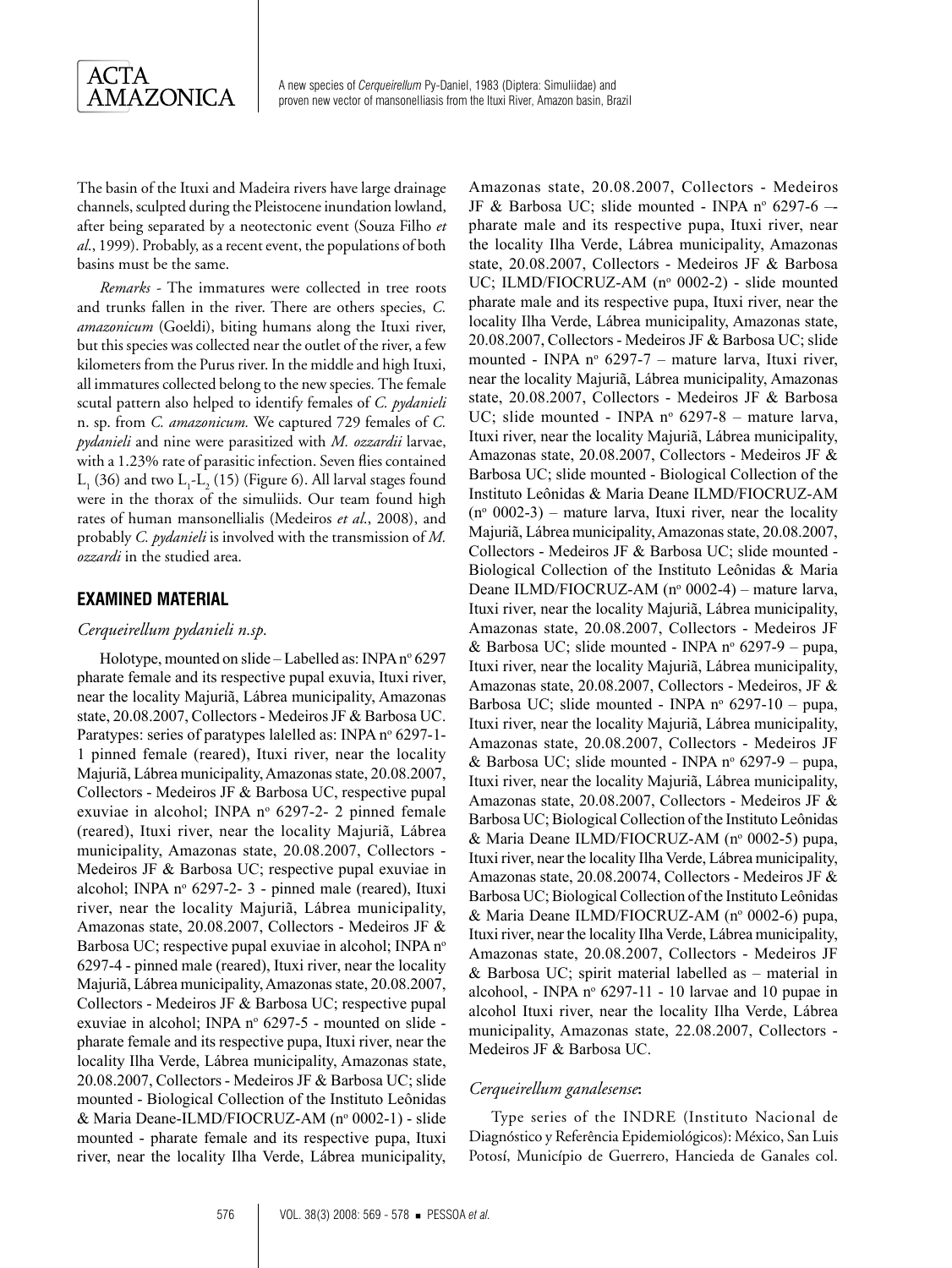ACTA<br>AMAZONICA



**Figure 5** - Plate of larval structures of *Cerqueirellum pydanieli* n. sp. a: general coloration and shape of the larva; b: setae of cephalic apotome; c: antenna and stem of cephalic fan; d: hypostomium; e-f: hypostomium, hypostomial bridge and postgenal cleft; g: rows of microtrichiae of the primary ray of the cephalic fan, h: mandible, arrow pointing the fringe of supramarginal setae; i: proleg of thorax with lateral sclerites; j: gill histoblast; k: abdomen with several simple to multibranched setae, sclerotized spines with a pointed or brushed tip; l and m: increased area of abdomen, showing the several types of spines and setae; n: anal sclerite and anal ring.